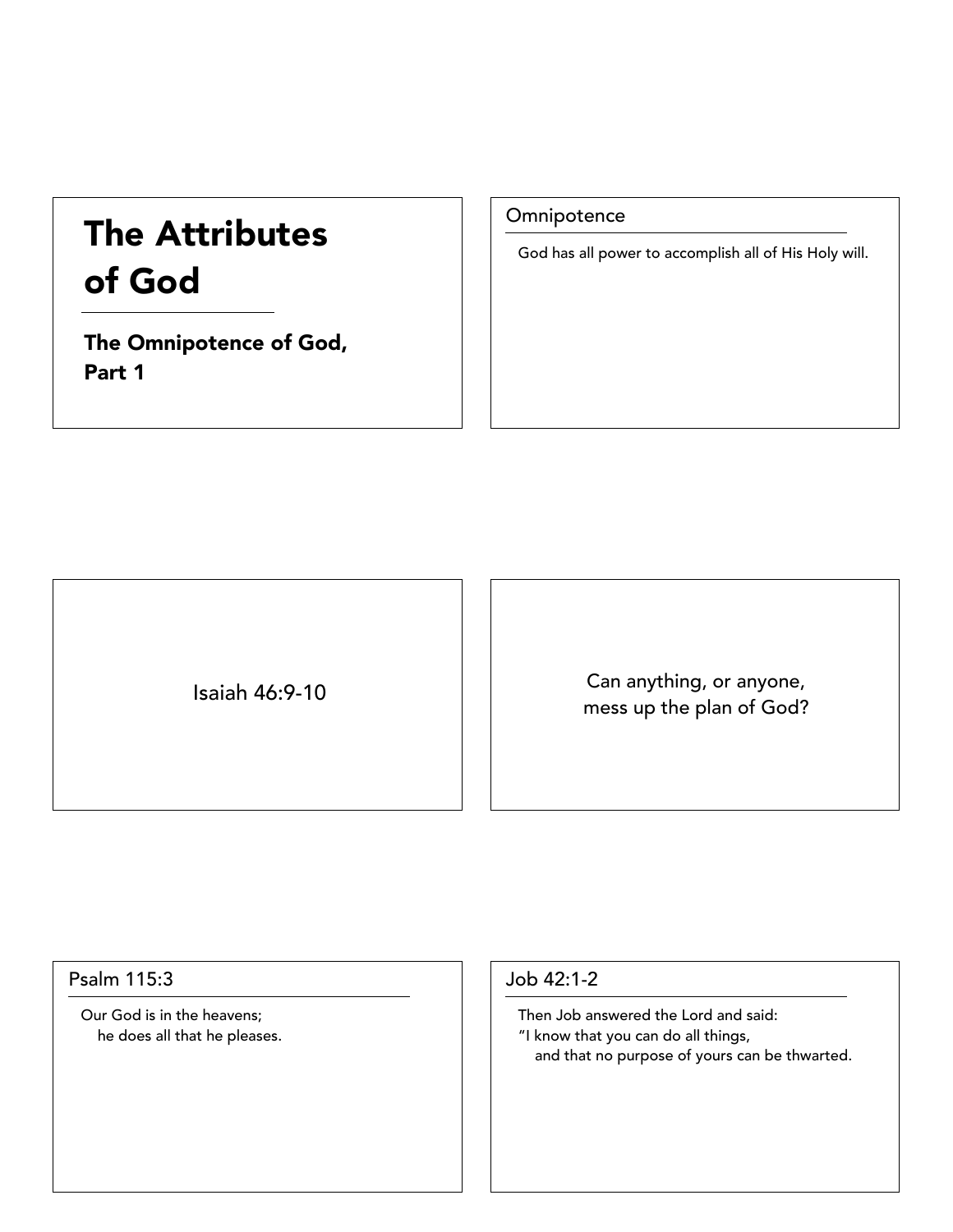### Ephesians 1:11

In him we have obtained an inheritance, having been predestined according to the purpose of him who works all things according to the counsel of his will,  $\parallel$  We do not accomplish all of our

purposes, but God always does.

A few examples of God's omnipotence being declared in Scripture:

Genesis 18:9-14

A few examples of God's omnipotence being declared in Scripture:

Genesis 18:9-14

Verse 14a: "Is anything too hard for the LORD?"

A few examples of God's omnipotence being declared in Scripture:

Luke 1:34-37

A few examples of God's omnipotence being declared in Scripture:

Luke 1:34-37

Verse 37: "For nothing will be impossible with God."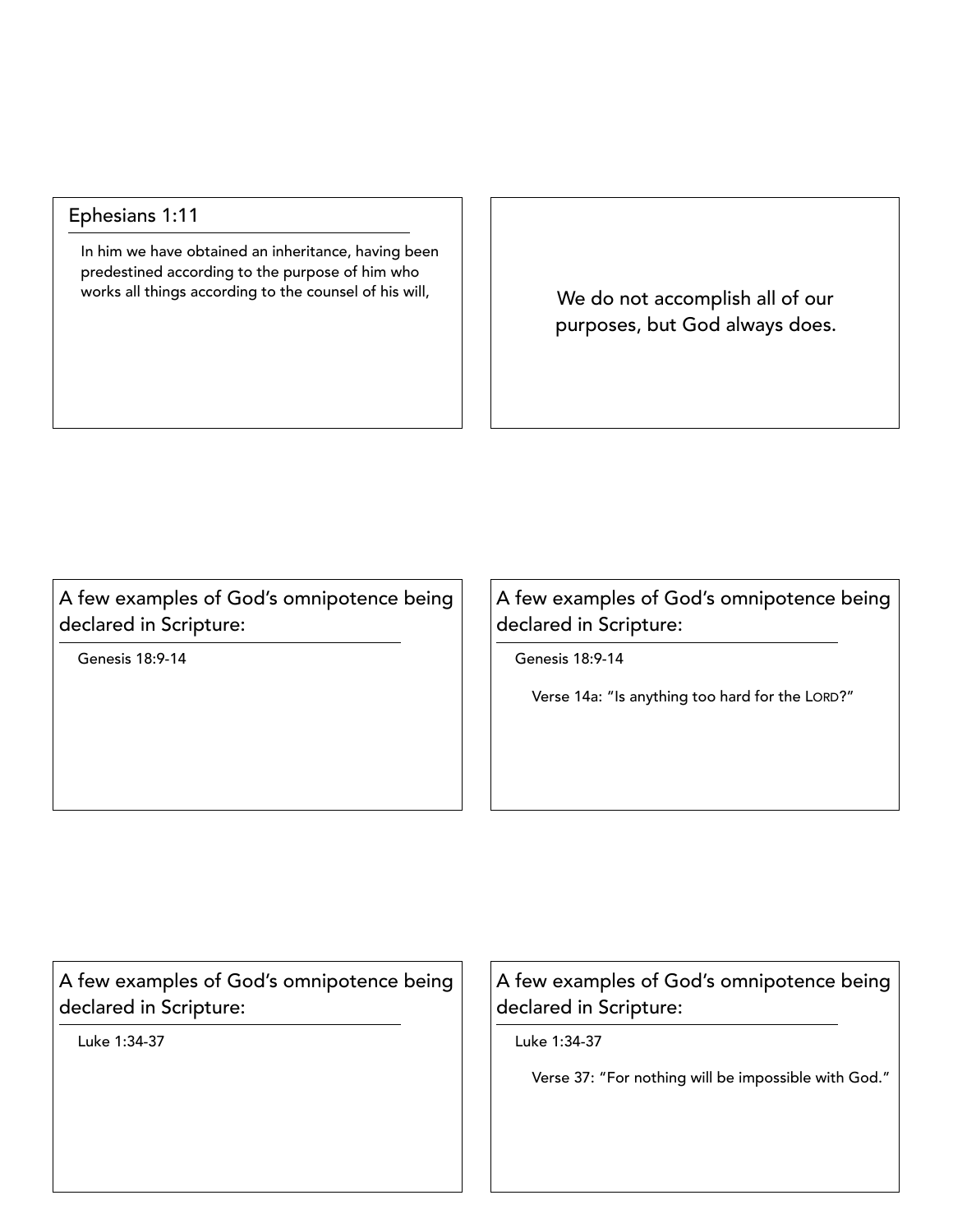## A few examples of God's omnipotence being declared in Scripture:

Jeremiah 32:27

"Behold, I am the LORD, the God of all flesh. Is anything too hard for me?"

Since God is omniscient, is there anything that He cannot do?

Titus 1:1-2 James 1:13

2 Timothy 2:13 Genesis 17:1-3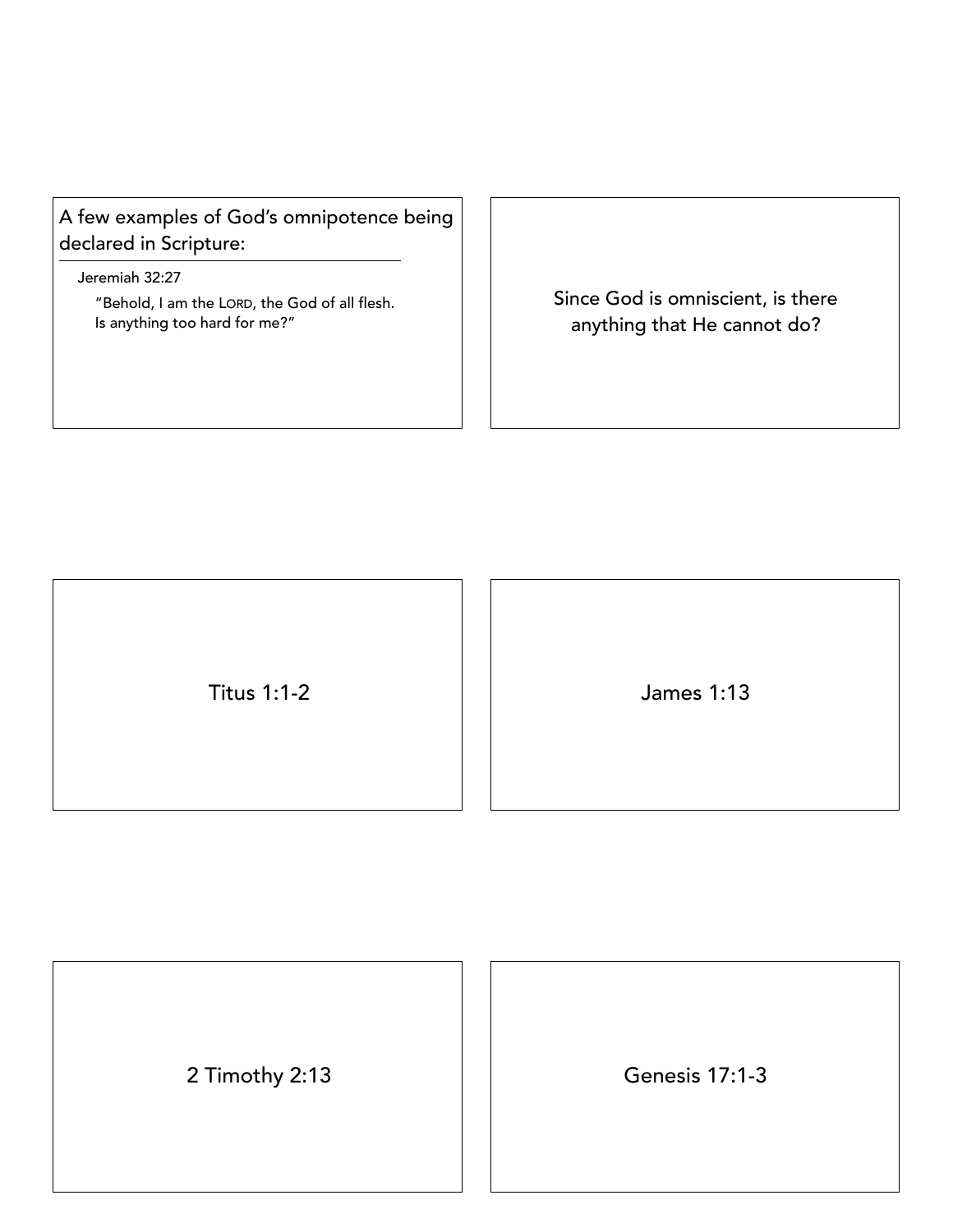## 1 Chronicles 29:10-13

#### Revelation 19:6b-7a

"Hallelujah! For the Lord our God the Almighty reigns. Let us rejoice and exult and give him the glory,

## God's Power showcased by His creation:

• Jeremiah 32:17

'Ah, LORD God! It is you who have made the heavens and the earth by your great power and by your outstretched arm! Nothing is too hard for you.

### God's Power showcased by His creation:

• Jeremiah 32:17 • Romans 1:20 Genesis 1 • Psalm 33:6-9

There are no natural causes for creation. Nothing cannot create everything because nothing has no power.

## Examples of God's power over:

**Animals Weather** Sun, moon, stars Governments and Nations Satan and Demons **Humanity Salvation**